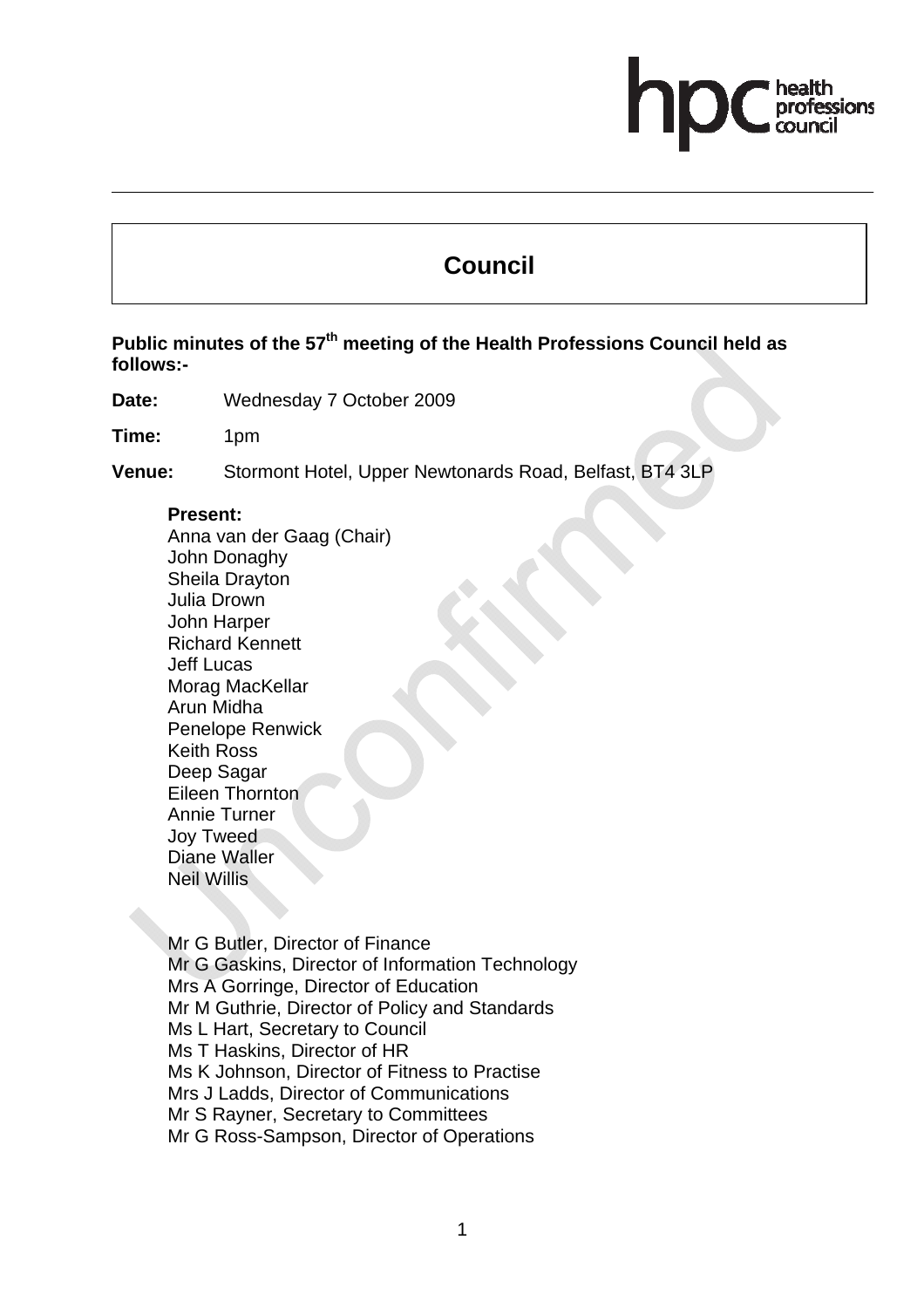#### **Item 1.09/168 Chair's welcome and introduction**

- 1.1 The Chair welcomed all members and members of the public to the meeting.
- 1.2 The Chair welcomed those present from the Health and Social Care Professionals Council in Dublin and the representative from the Department of Health office in Leeds.

#### **Item 2.09/169 Apologies for absence**

2.1 Apologies for absence were received from the following Council Members: Patricia Blackburn, Mary Clark-Glass and Malcolm Cross.

#### **Item 3.09/170 Approval of agenda**

3.1 The Council approved the agenda and agreed the inclusion of and additional private item which had been circulated with the Council papers and was labelled item 26.

#### **Item 4.09/171 Declaration of Members' Interests**

4.1 There were no interests declared.

# **Item 5.09/172 Minutes of the Council meeting of 10 September 2009 (report ref: - HPC134/09)**

5.1 It was agreed that the minutes of the 56th meeting of the Health Professions Council be confirmed as a correct record and signed by the Chair.

#### **Item 6.09/173 Matters arising (report ref:- HPC135/09)**

6.1 The Council noted the actions list as agreed at the last meeting.

# Strategy and Policy

#### **Item 7.09/174 Practice Notes (report ref:- HPC136/09)**

7.1 The Council received a paper for discussion/approval from the Executive.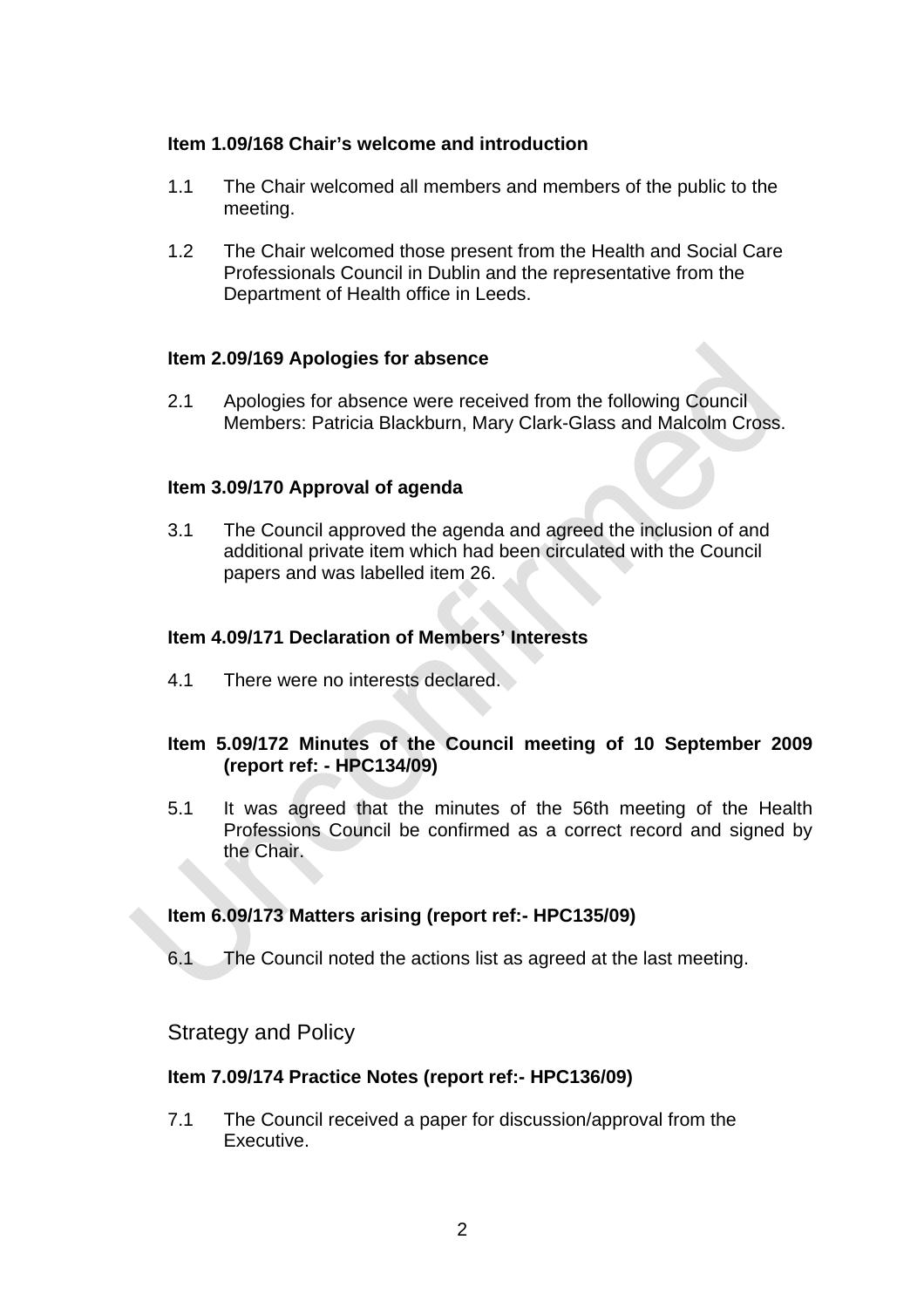- 7.2 The Director of Fitness to Practise introduced the report and explained that new practise notes had been drafted to aid panels that made decisions relating to fitness to practise cases. Following the restructuring of its committees, the Council now had statutory responsibility for the approval of practice notes although in future, these would be considered by the Fitness to Practise Committee prior to submission to Council.
- 7.3 During the course of discussion, the following points were raised:-
	- That feedback from the Council for Healthcare Regulatory Excellence (CHRE) had been incorporated into the relevant practice notes;
	- That the practice note relating to Equal Treatment should make provision for those people with learning difficulties that might require additional support from advocates;
	- That, with reference to the practice note on Equal Treatment, the Court service had changed the method by which someone's sexual history could be cross-examined and so HPC's procedures should reflect this new approach;
	- That further consideration needed to be given to where the information relating to transgender individuals should sit within the Equal Treatment practice note;
	- Council noted that under the Health Professions Order 2001, there were the powers to compel witnesses to attend and give evidence;
	- **IF** In response to a question, Council were informed that if a registrant had a caution order placed upon them, there was a note to that effect on the online Register and also the link to the decision notice.
- 7.4 Subject to the amendments detailed above, Council approved the Practice Notes as set out in the papers.

# **Item 8.09/175 Indicative Sanctions (report ref:- HPC137/09)**

- 8.1 The Council received a paper for discussion/approval from the Executive.
- 8.2 The Director of Fitness to Practise introduced the report and explained that the Executive had reviewed the indicative sanctions policy to ensure that it remained fit for purpose. Feedback from HPC legal assessors and presenting officers had also been incorporated into the document.
- 8.3 Concern was expressed that the inclusion of the section on mediation under "sanctions" could be misleading as it states that "mediation is not really a sanction." After discussion, it was agreed that it would be more appropriate for paragraph 18 of the policy to come before paragraph 17.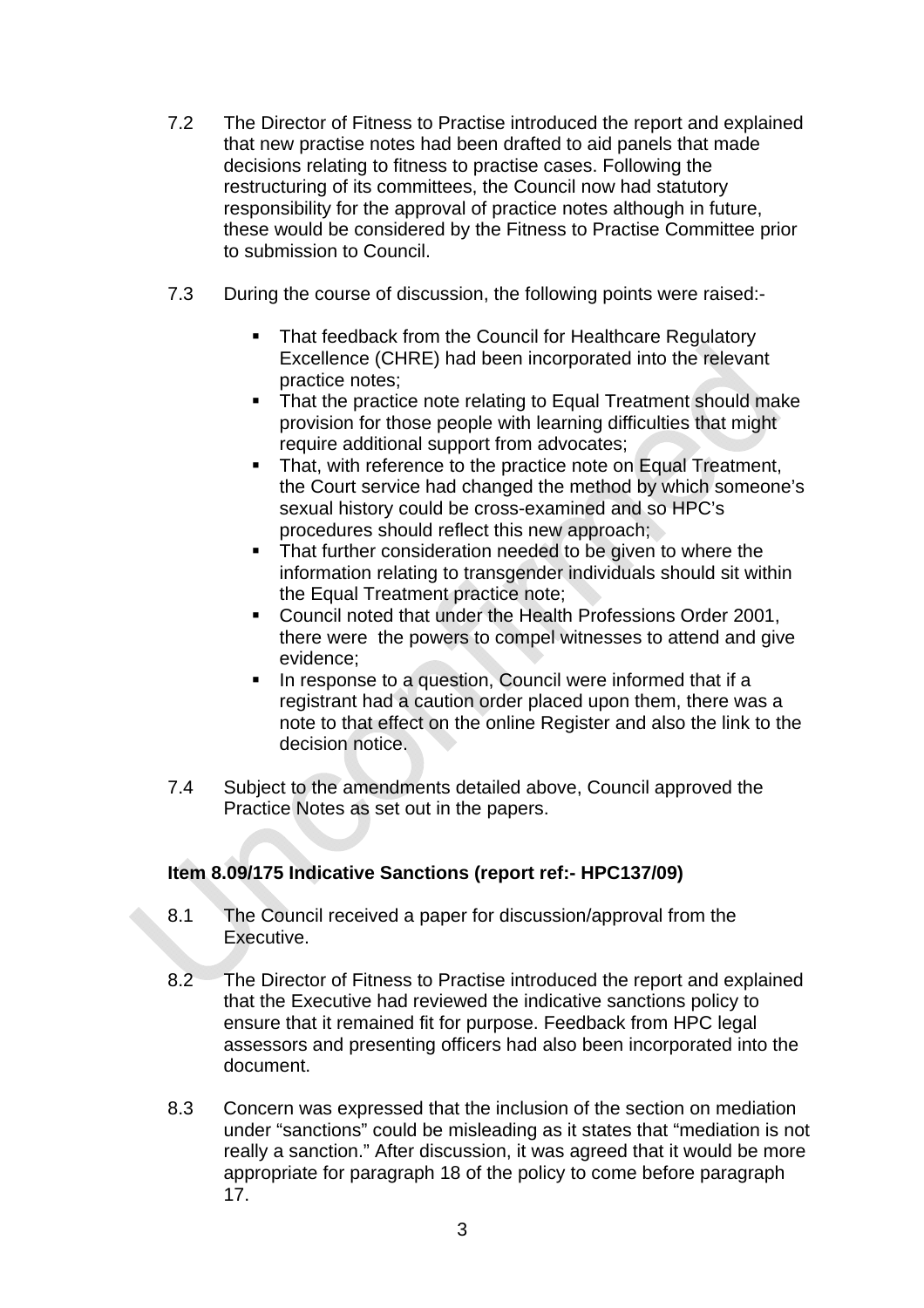- 8.4 In response to a question, Council were informed that the intention of the policy was not to be overly prescriptive since any sanction imposed was the decision of the panel and this document was not intended to fetter their discretion in any way.
- 8.3 The Council approved the Indicative Sanctions Policy, subject to the amendment detailed above.

#### **Item 9.09/176 Guidance on Health and Character Process (report ref:- HPC138/09)**

- 9.1 The Council received a paper for discussion/approval from the Executive.
- 9.2 The Council noted that a consultation had been held between January and April 2009 on draft guidance on the health and character process. A copy of the consultation document had been sent to key stakeholders including professional bodies, all education providers and student unions attached to each education programme. The revised guidance had been considered by the Education and Training Committee on 22 September 2009 and their amendments had been incorporated into the paper.
- 9.3 The Council were in agreement that it was important to convey that the guidance was intended to assist education providers in making their own decisions, not to be prescriptive. It was suggested that this message was made clear in the covering letter to be issued with the revised guidance.
- 9.4 During the course of discussion, the following points were made:-
	- That under the section entitled "misconduct during the programme" on page 29 of the guidance, the opening statement "you may have your own procedures for handling misconduct which happens..." required strengthening:
	- That on page 30 of the guidance, also under the section entitled "misconduct during the programme", the statement relating to informing HPC of the removal of a student from a programme owing to misconduct needed to be reconsidered;
	- **With regard to the quidance on renewing registration.** information was sought as to whether an "ASBO" would have an effect on registration and it was agreed that this would be clarified in the guidance.
- 9.5 The Council agreed:-
	- (i) to publish the consultation responses on the HPC website; and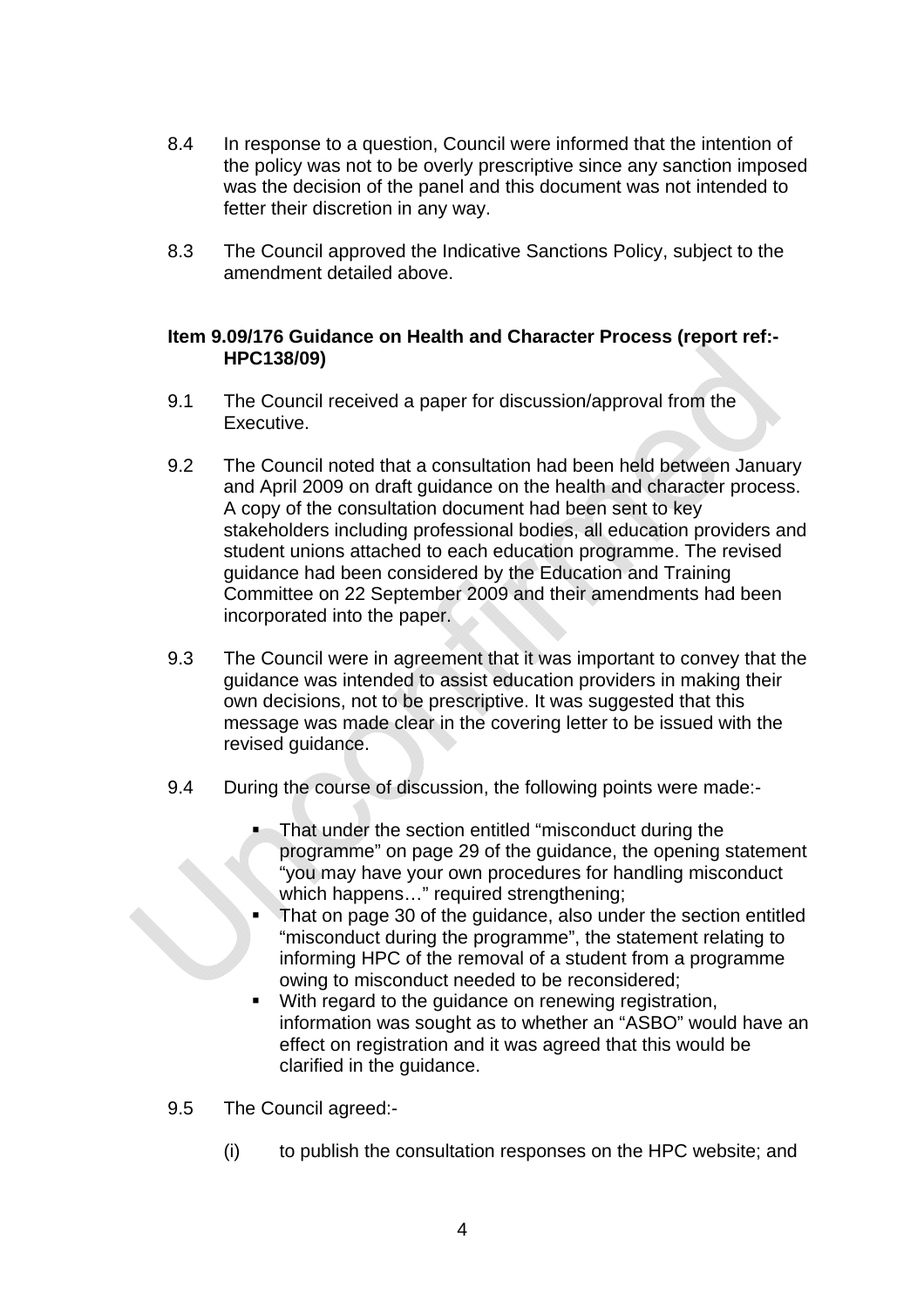(ii) the revised guidance on health and character subject to the amendments detailed above.

#### **Item 10.09/177 Document Retention Policy – Fitness to Practise and Regulatory Activity (report ref:- HPC139/09)**

- 10.1 The Council received a paper for discussion/approval from the Executive.
- 10.2 The Director of Fitness to Practise introduced the report and explained that the Fitness to Practise department had recently reviewed its practice in relation to the retention and destruction of different types of case files. As a result of that review, a policy had been produced which set out how the department would retain information, destroy manual and electronic files and publish information.
- 10.3 In relation to paragraph 2.8.2 of the policy, concern was expressed that those allegations not well founded would not be removed from the website immediately but "within one month of the Committee's hearing." It was agreed that flexibility was required and so the statement would be amended to state that the allegation would be removed from the website with immediate effect where possible, but no longer than one month from the date of the hearing.
- 10.4 There was discussion over the destruction of files of deceased individuals and Council were informed that this was an issue being looked at across the organisation and the HPC would be seeking legal advice in relation to best practise from a data protection perspective.
- 10.5 It was noted that the term "service users" should be used as opposed to "patients."
- 10.6 Council approved the Document Retention Policy subject to the amendments detailed above.

#### **Item 11.09/178 Recommendations to Secretary of State for Health about the regulation of sonographers (report ref:- HPC140/09)**

- 11.1 The Council received a paper for discussion/approval from the Executive.
- 11.2 The Council noted that, at its meeting on 10 September 2009, it had made a final decision about an application from the Society and College of Radiographers for the regulation of sonographers. The Council had agreed to recommend a form of regulation of the aspirant profession to the Secretary of State for Health, under Article 3(17) (a) of the Health Professions Order 2001. However, the Council had asked the Executive to report to the October Council meeting, setting out the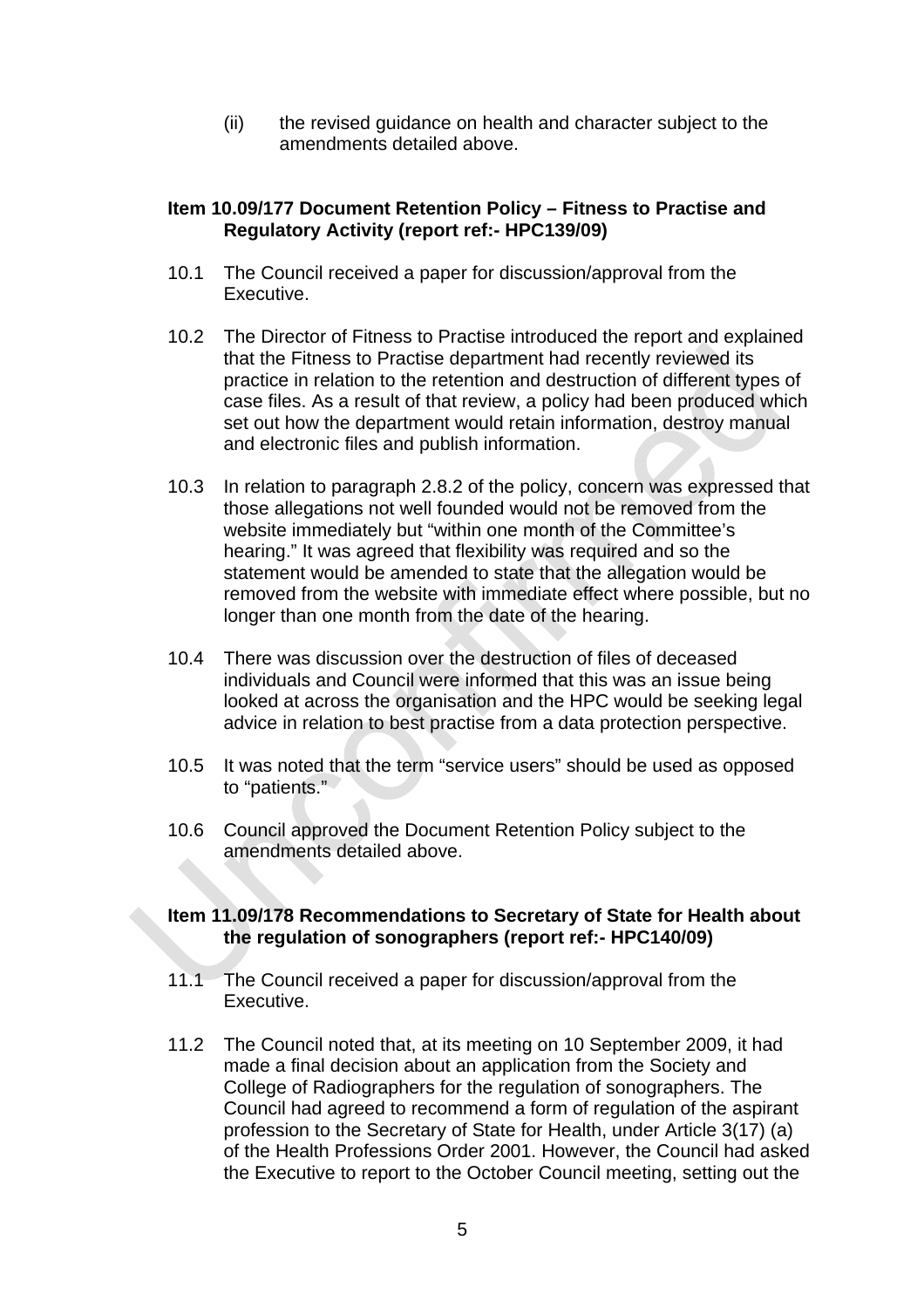text of the letter to be sent to the Secretary of State which outlined the issues raised during the course of debate.

- 11.3 The Council agreed the text of the letter.
- **Item 12.09/179 Response to a consultation on the Department of Health Steering Group Report on the Statutory Regulation of Practitioners of Acupuncture, Herbal Medicine, Traditional Chinese Medicine and Other Traditional Medicine Systems Practised in the UK (report ref:- HPC141/09)**
- 12.1 The Council received a paper for discussion/approval from the Executive.
- 12.2 The Council noted that, in May 2008, the Department of Health steering group had published its report. The report had recommended regulation of acupuncturists, medical herbalists and traditional Chinese medicine practitioners. The Department of Health was now consulting on the report. The Council was invited to discuss and agree its response to the consultation.
- 12.3 The Council's discussion focused on the issues around English language proficiency and it was suggested that the part of the response relating to language could take a more pragmatic approach. It was also agreed that this part of the response should be more detailed and clearly articulate what the HPC considered to be important in terms of English language proficiency, acknowledging that a significant proportion of those already practising in the Chinese Medicine field in the UK may not be able to meet this requirement.
- 12.4 In the meantime, the HPC would encourage professional bodies to promote training and produce guidance on the use of interpreters and produce guidance and forms in Cantonese and Mandarin.
- 12.5 In discussion, potential concern was expressed that little was known about the effectiveness of Chinese medicine and that the HPC might expose itself to reputational damage by regulating a profession without a strong evidence base. The Council notes that the issue of efficacy was discussed when the Steering Group's report had been considered at the meeting on 11 September 2008. The Council had noted that although there was variation between the groups, some good evidence of efficacy did exist. The Council had recommended the regulation of these groups to the Secretary of State for Health, in recognition that this would afford protection for members of the public who use the services of members of these professions.
- 12.6 Reference was made throughout the document to "light touch regulation" and it was agreed that this suggested a lack of robustness and should be reworded.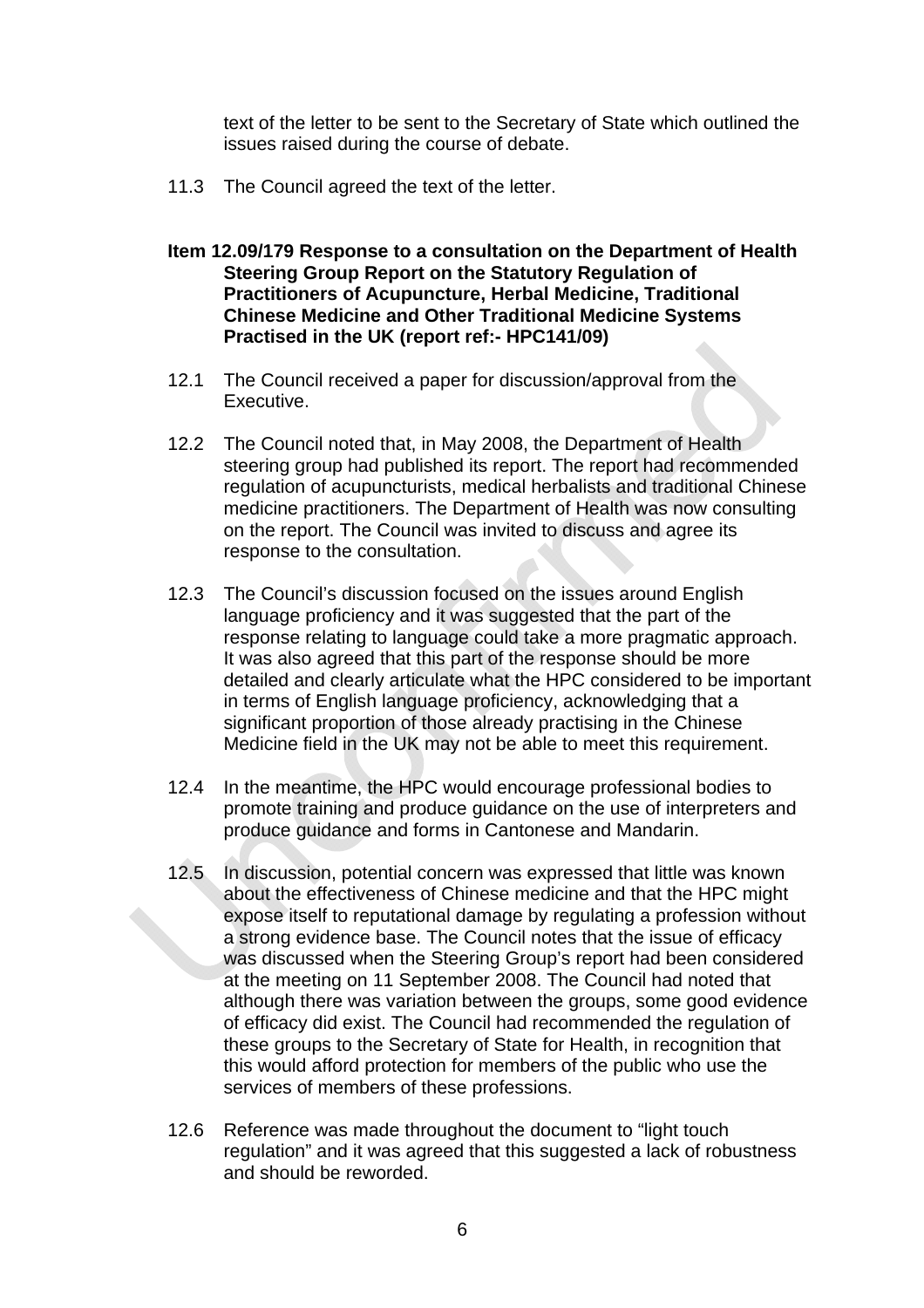12.7 The Council agreed the draft consultation document subject to the amendments detailed above and approved its submission to the Department of Health.

#### **Item 13.09/180 22-26 Stannary Street Limited (report ref:- HPC142/09)**

- 13.1 The Council received a paper for discussion/approval from the Executive.
- 13.2 The Council noted that 22-26 Stannary Street Limited ('the company') had been acquired with the Council's agreement in 2005 in order to acquire the premises at that address, to provide additional office and meeting room space. It was now proposed that the property should be transferred to HPC and the company should be wound up or made dormant. The Executive felt that the advantages of winding up the company (simplifying accounting, simplifying statutory reporting and eliminating the need for company directors and filing company returns) would outweigh the disadvantages (losing the remaining value of capital allowance tax benefits).
- 13.3 The Council noted that the Finance and Resources Committee and the Audit Committee had both discussed the issue. Both committees had agreed that Baker Tilly should write to HM Revenue and Customs (HMRC) to seek pre-transaction clearance for the transfer of the property.
- 13.4 Council were informed that advice was being awaited from HMRC but should the go-ahead to wind up the company not be given, the alternative approach was to allow the company to remain dormant for five years prior to winding it up.
- 13.5 The Council approved to the winding up of 22-26 Stannary Street, subject to confirmation from the HMRC regarding tax implications.

#### **Item 14.09/181 Provision of laptops for members (report ref:- HPC 143/09)**

- 14.1 The Council received a paper for discussion/approval from the Executive. The paper set out a proposal to facilitate use of laptop computers by Council and Committee members at meetings. The proposal had been considered by the Finance and Resources Committee meeting on 15 September 2009 and had been referred to Council.
- 14.2 Council were reminded that if they opted for the laptop allowance, there would be no IT Support available from the HPC and hard copies of papers would no longer be issued to them.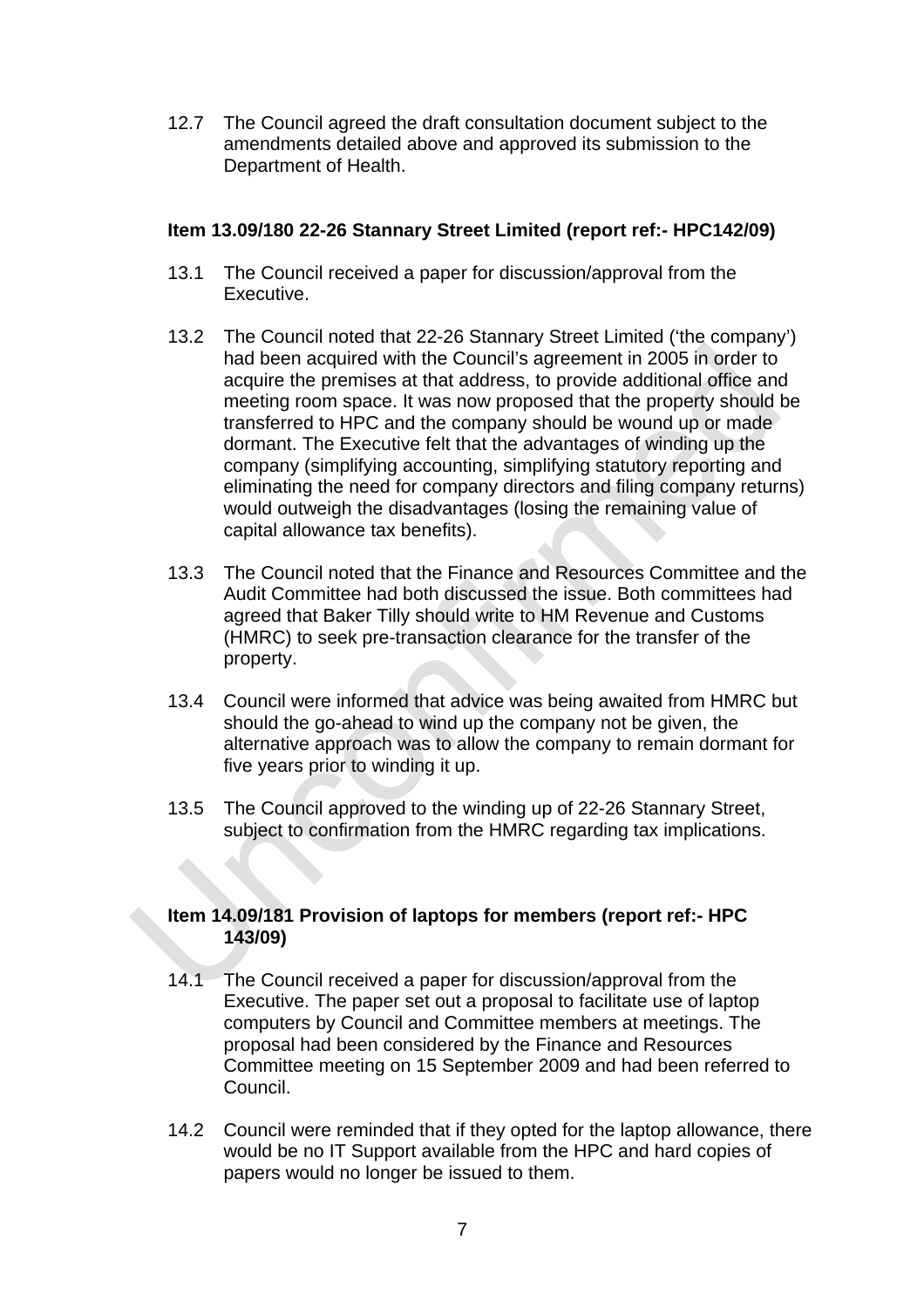- 14.3 It was emphasised that this allowance was optional. However should members require some IT training so that they could use a laptop at meetings, secretariat would be willing to make the necessary arrangements.
- 14.4 The size of the allowance was discussed and it was agreed that taking into account the fact that it would be taxable and would need to pay for the cost of software and ongoing maintenance, this was a reasonable figure.
- 14.5 Council agreed to the introduction of an optional laptop allowance of £1500 available to Council and Committee members subject to the conditions set out in the report.

#### **Item 15.09/182 Partner recruitment (report ref:- HPC 144/09)**

- 15.1 The Council received a paper for discussion/approval from the Executive.
- 15.2 The Council agreed the recommendations as set out in appendix 1 of the report, to appoint those people listed as partners of HPC.

#### Corporate Governance

#### **Item 16.09/183 Audit Committee nominations (report ref:- HPC145/09)**

- 16.1 The Council received a paper for discussion/approval from the Executive.
- 16.2 The Council endorsed the decision of the Audit Committee to appoint Jeff Lucas as Chair and as the observer of the Finance and Resources Committee on their behalf.

#### **Item 17.09/184 Public minutes of the Finance and Resources Committee held on 15 September 2009 (report ref:-HPC146/09)**

- 17.1 The Council received a paper for discussion/approval from the Executive.
- 17.2 The Council approved the recommendations therein.

The Council noted the following papers:

#### **Item 18.09/185 Equality and Diversity Scheme Action Report (report ref:- HPC147/09)**

**Item 19.09/186 Reports from council representatives at external meetings (report ref:-HPC148/09)**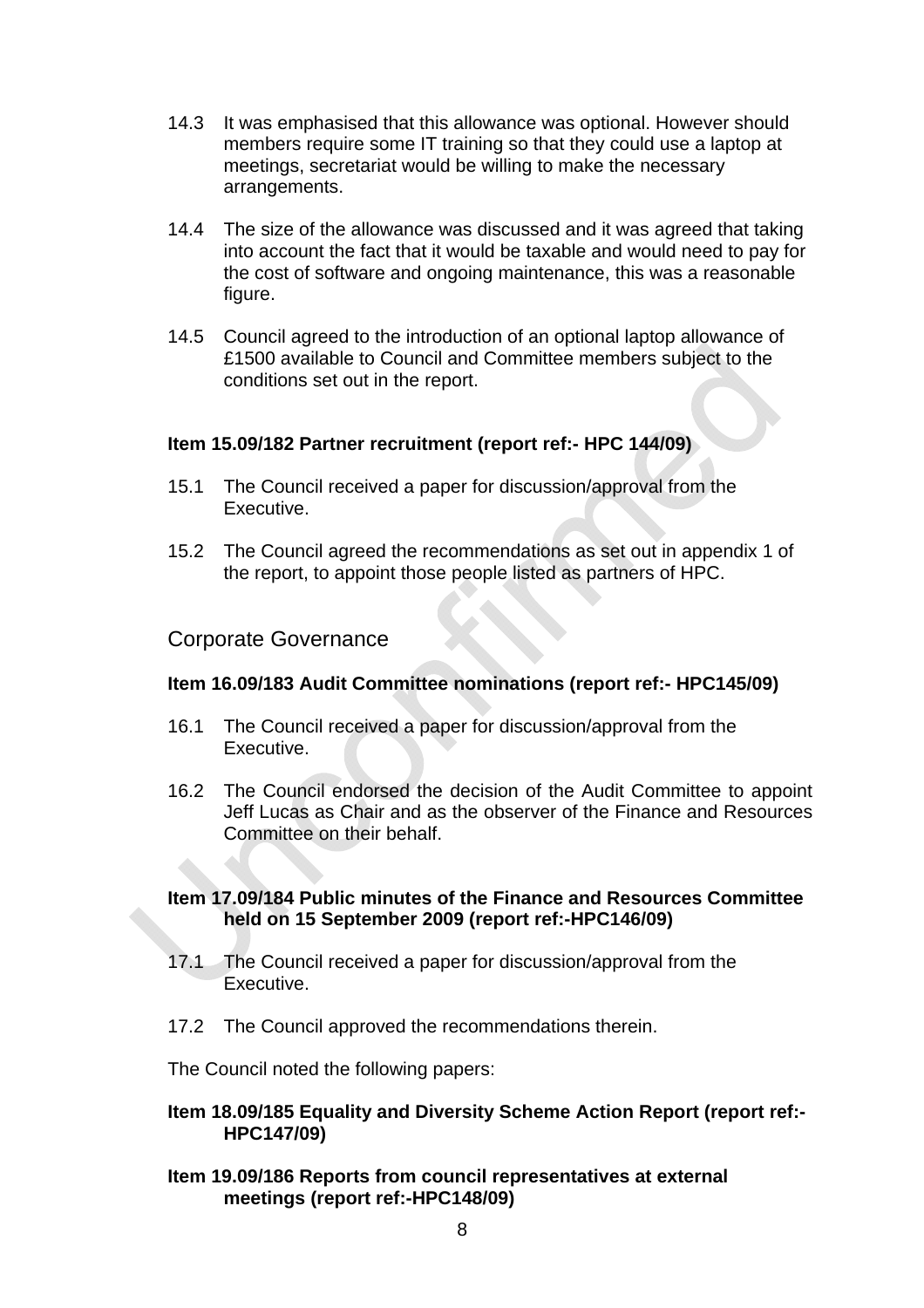#### **Item 20.09/187 Any other business**

20.1 There was no other business.

#### **Item 21.09/188 Date and time of next meeting**

21.1 Tuesday 10 December 2009 at 10.30 am

Subsequent meetings on:

Tuesday 11 February 2010 Thursday 25 March 2010 Thursday 20 May 2010 Wednesday 7 July 2010

#### **Resolution**

The Council agreed to adopt the following resolution:-

"The Council hereby resolves that the remainder of the meeting shall be held in private, because the matters being discussed relate to the following;

- (i) information relating to a registrant, former registrant or application for registration;
- (ii) information relating to an employee or office holder, former employee or applicant for any post or office;
- (iii) the terms of, or expenditure under, a tender or contract for the purchase or supply of goods or services or the acquisition or disposal of property;
- (iv) negotiations or consultation concerning labour relations between the Council and its employees;
- (v) any issue relating to legal proceedings which are being contemplated or instituted by or against the Council;
- (vi) action being taken to prevent or detect crime to prosecute offenders;
- (vii) the source of information given to the Council in confidence; or
- (viii) any other matter which, in the opinion of the Chair, is confidential or the public disclosure of which would prejudice the effective discharge of the Council's functions.

| <b>Item</b> | <b>Reason for Exclusion</b> |
|-------------|-----------------------------|
| フフ          |                             |
| 23          |                             |
|             | $\cdots$                    |
|             |                             |